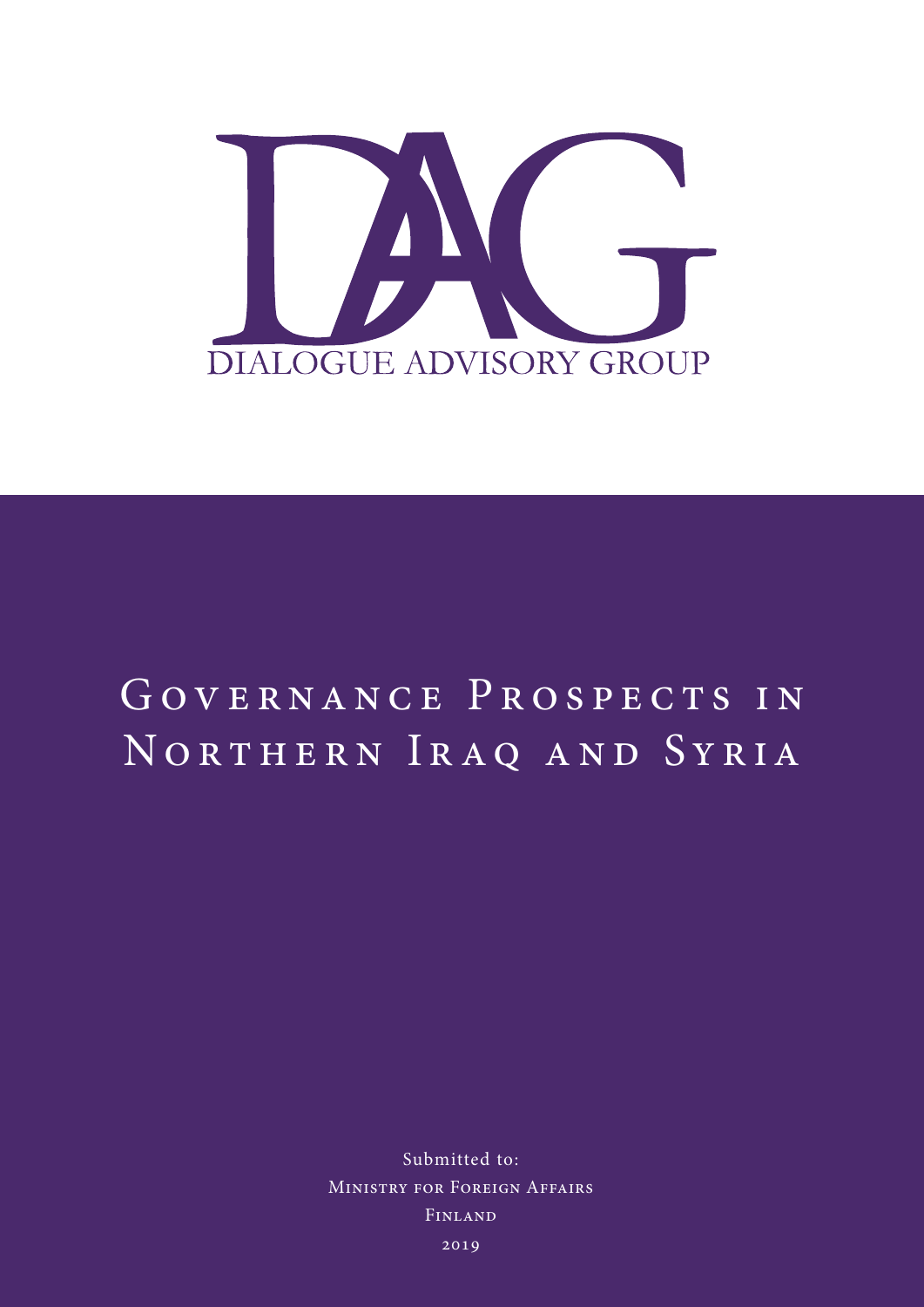## INTRODUCTION

Across northern Iraq and northern Syria, societies are undergoing deep changes following recent years of conflict, including the war on Islamic State and the Syrian civil war. Governments, sub-state actors and foreign powers are playing a significant role in altering governance and security landscapes in these areas. Due to the wars, Kurdish-dominated governance structures have expanded both in Iraq and Syria, before proving to be untenable due to internal and regional dynamics. In Iraq, the Kurdistan Region is established as an autonomous region under the 2005 federal Constitution. In Syria, however, there is no similar legal entity although Kurdish governance structures evolved into a de facto autonomous region after 2012 as the Syrian regime successively lost control over large parts of its territory. This report outlines the challenges to governance in northern Iraq and Syria based on recent developments, using three case studies: Sinjar and Kirkuk in Iraq, as well as Afrin in Syria. The case studies exemplify the difficulty for Kurdish governance to move beyond its current status in the two respective countries.

The findings presented in this report are based on field work conducted in the Kurdistan Region of Iraq (KRI), and the adjacent so-called disputed territories, northern Syria and Turkey, in August and September 2019. It also includes analysis from a joint experts' meeting between the Dialogue Advisory Group, Human Rights Watch and International Crisis Group held in Beirut on 25-26 August 2019. In order to keep sources confidential, no direct reference is made to interviewees.

It should be noted that the information underpinning this report was collected before the announcement of US withdrawal from Syria and the subsequent Turkish incursion, starting on 9 October, which has further complicated prospects of effective Kurdish governance in northern Syria.

## GOVERNANCE IN NORTHERN IRAQ

The Kurdistan Region of Iraq took a first major step towards autonomy in 1991 when a no-fly zone was imposed after the Gulf war. This followed the genocidal campaign of the Saddam regime in 1988 against Kurdish areas. When the regime fell after the US invasion in 2003, the three governorates of Duhok, Erbil and Sulaymaniyah were established as an autonomous region under Iraq's 2005 Constitution. Ethnically mixed areas stretching across four governorates from the Syrian to the Iranian border were included in Article 140 pertaining to the Disputed Internal Boundaries (DIBs), also known as the disputed territories. The

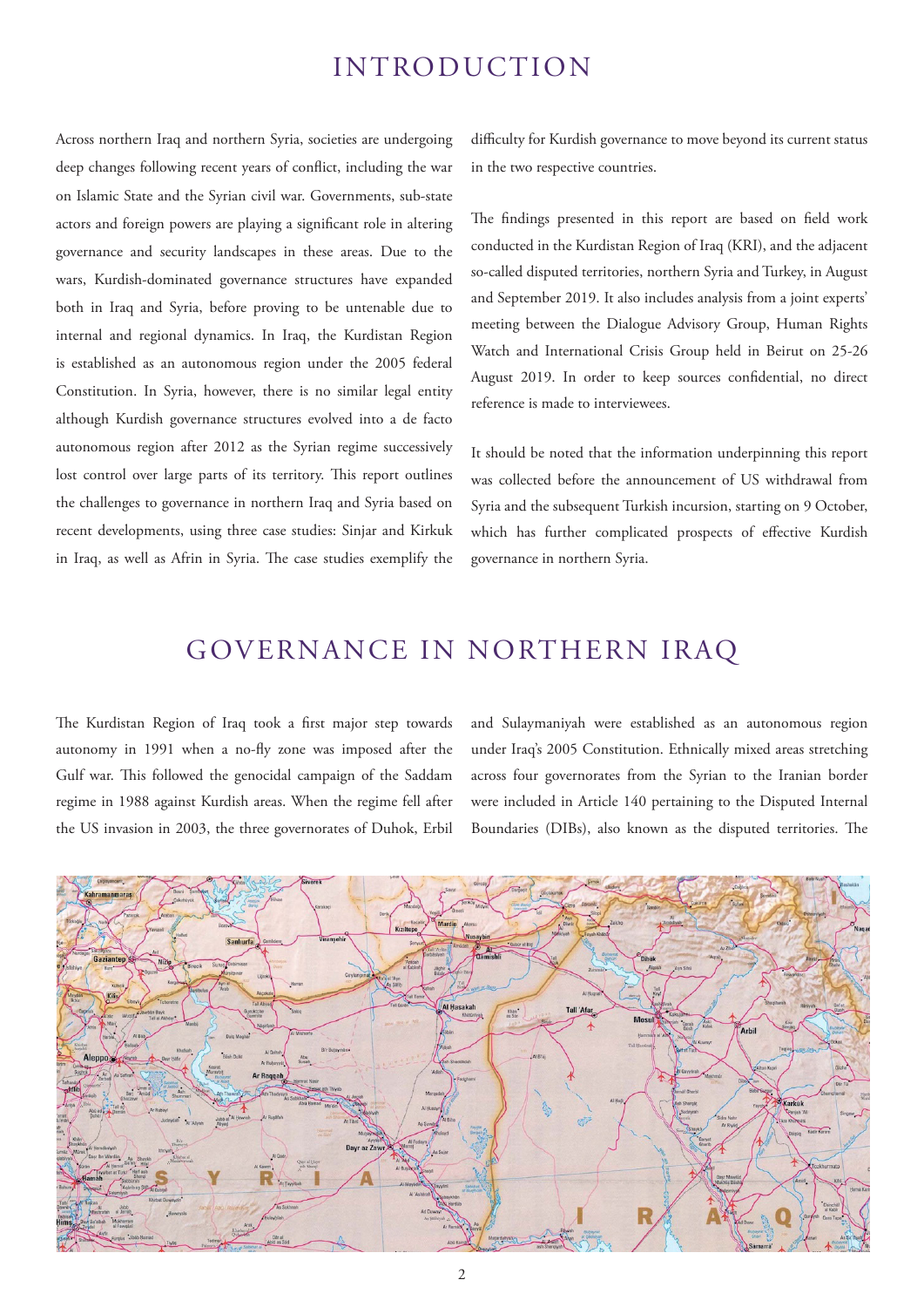Kurds lay claim to these areas due to the Arabisation policies of the former regime. The article, which stipulated three steps to resolving the status of these areas: 1) normalization 2) census and 3) referendum, was not implemented by its 2007 deadline. The dispute over these areas between Baghdad and Erbil remains a highly contentious issue. Beyond a reversal of past wrongs, these areas are of geo-political interest to the Kurds as they hold Iraq's second largest oil reserve in Kirkuk, without which an independent Kurdish state would not be viable.

In 2014, as the Islamic State (IS) swept across the central and northern parts of Iraq, and the Iraqi Army quickly withdrew, Kurdish Peshmerga forces pushed south to oust IS and annexed the disputed territories, including Kirkuk, and parts of Diyala and Ninewa. After the three-year battle against IS over which victory was announced in December 2017, the major issue resurfacing was how to address de facto Kurdish control over the disputed territories. A swift response came as the KRG staged a referendum for independence in September 2017. Apart from being denounced as unconstitutional by the federal government, major actors of the international community, including the US, Iran and Turkey also discouraged the KRG from going ahead with it. The most contentious issue was that the referendum was not only held in the Kurdistan region but also in the disputed territories – a decision that was not internally agreed upon among, or even within, the Kurdish parties.

The government in Baghdad pushed to reimpose control over the disputed areas. On 16 October 2017, the Iraqi Army and supporting security forces moved north starting in Kirkuk. A prior agreement with factions of the PUK made the military takeover rapid and relatively bloodless as they immediately withdrew. Intermittent fighting broke out with KDP factions who withdrew

within a few hours. The remaining areas were retaken without fighting and Baghdad imposed an air embargo over the Kurdistan Region, which was lifted a few months later.

The Kurds had suffered a major blow to their pursuit for independence, which according to many observers will not become relevant for many years, if not decades. Besides the realisation that the international community would not be ready to back unilateral action by the Kurdistan region, the incident caused deep divisions within the Kurdish ruling elite, where the KDP blames the PUK for handing over the disputed territories for Baghdad and shutting down the nationalist dream of independence. The Kurdish parties are yet to repair this rift and act united vis-a-vis Baghdad.

In 2018, both Baghdad and Erbil held parliamentary elections and new cabinets were formed. In Baghdad, the election of Adil Abdul-Mahdi, considered a friend of the Kurds, helped normalise relations between Baghdad and Erbil. A new budget law was passed, establishing the Kurdistan region's share of the federal budget, and the two governments embarked on a roadmap to normalise relations over the disputed areas in terms of governance and security management. So far, only the initial steps of this process have been taken and the plan has been delayed due to the recent turmoil generated by protests in Baghdad and southern parts of the country.

The following two cases of Kirkuk and Sinjar were chosen to shed light on the complex dynamics facing governance in northern Iraq and the limits to expansion of Kurdish governance by outlining internal Kurdish politics, issues between Baghdad and Erbil, and the role of international and regional actors. Moreover, Sinjar specifically exemplifies challenges that have emerged in the aftermath of IS.

#### THE CASE OF KIRKUK

Kirkuk sits at the heart of the dispute between Baghdad and Erbil on the so-called disputed internal boundaries (DIBs). It faces a multi-layered set of issues. At the provincial level, the conflict between Kirkuk's three main ethnic communities is prevalent in day-to-day politics due to its unresolved status. Nationally, there is a conflict between Baghdad and the Kurdish Regional Government (KRG), which relates to its natural resources on the one hand, and Kurdish claims over Kirkuk, on the other. These two disputes are linked, as oil and gas resources in Kirkuk would provide an economic basis for an independent Kurdistan. For Baghdad, Kirkuk is also essential for its oilfields, as the second biggest oil reserve after Basra. At the international level, the US, Iran and Turkey compete over different interests, that sometimes converge and often diverge. Any initiative to solve the status of Kirkuk must therefore address the local, national and international levels of the conflict if a sustainable agreement is to be reached. An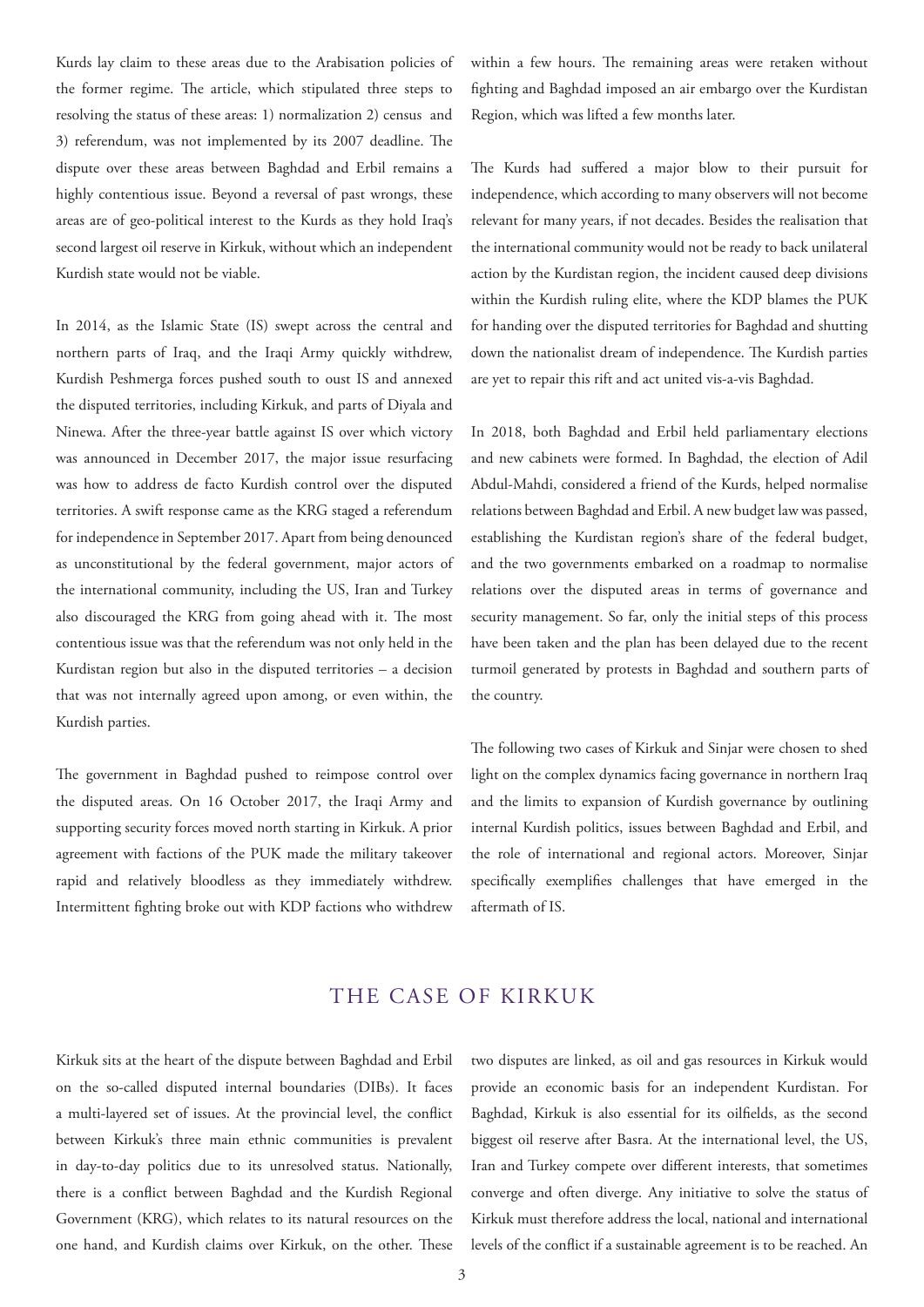intertwined set of challenges, however, make it difficult to untangle and address issues separately or in a sequenced way. These include the threat of IS resurgence, a delicate political landscape following recent government formations in Baghdad and Erbil, as well as lingering tensions since the KRG-staged independence referendum and the subsequent imposition of federal control over the disputed territories.

When the UN Special Representative of the Secretary-General (SRSG) assumed her position in late 2018, the UN Assistance Mission for Iraq (UNAMI) revived its efforts to resolve some of the outstanding disputes in Kirkuk, which include a powersharing agreement, a joint security agreement, provincial elections, revenue-sharing agreement, as well as attempts to resolve housing and land disputes. Following events in late 2017, after which the Kurds faced national as well as international condemnation for their referendum on independence alongside a quick reaction from Baghdad to reinstate control over the DIBs, the environment seemed more conducive for negotiations on Kirkuk. The new compromise government in Baghdad was headed by Prime Minister Adil Abdul-Mahdi who is seen as a friend of the Kurds and thought to be better placed to negotiate with the KRG. Under these conditions, the UNAMI-led initiative made progress on various files over the last six months, yet failed to deliver a signed agreement between the parties. The main stumbling block remains the security file, where parallel negotiations are ongoing between Baghdad and Erbil which aim to address the security gaps across the DIBs, where IS mostly operates. Untangling this wider counter-terrorism strategy from UNAMI-led discussions about a new security arrangement in Kirkuk has proved difficult.

The main suggestion discussed by the Kirkukis is the proposal of a multi-ethnic force which includes the three ethnic groups (Kurds, Arabs and Turkmen), as well as the smaller Christian minority. Although differences remain on the quotas and the ultimate command of the force (whether it should fall under Baghdad or the governorate), the core tenets are promising as a solution. These include individual recruitment from all ethnic components, with the ultimate aim of replacing the need for a Peshmerga or Federal Police or Popular Mobilisation Forces (PMF) presence inside the

governorate<sup>1</sup>. Yet, an agreement on security both within Kirkuk and between Erbil and Baghdad is unlikely to be attained without a deeper understanding of the multi-faceted nature of actors in Kirkuk. For instance, security actors traditionally at odds may be more amenable to negotiation than initially thought. This argument can be exemplified by the current understanding between the PMF and the Kurdish Democratic Party (KDP) which appears more effective than those agreed upon by the KDP and the Iraqi Security Forces (ISF). Moreover, when addressing security in Kirkuk it does not suffice to focus on forces with military capabilities, such as the ISF and Peshmerga. Intelligence and law enforcement institutions need to be accounted for in the security structure. The Asayish (Kurdish security police) has been neglected in the UNAMI-led dialogue, even though it played a significant role in maintaining security post-2003 and especially after 2014 when the Kurds dominated the security apparatus. The question of whether the Asayish will return formally is yet to be addressed.<sup>2</sup>

A comprehensive security agreement would also mitigate the possibility of an IS resurgence. The group has lost control over the territory it once held and the support of most of Iraq's Sunnis. Cooperation of civilians with the security forces has improved and IS sympathisers have been exposed. The ongoing provision of intelligence and training to the ISF by the US has been key to countering IS and preventing its members from regrouping. However, autonomous local cells of between 5-10 people still operate mainly in the diagonal belt that stretches from Diyala to the Syrian border. Those units, whose goal is to make the rural peripheries of the country ungovernable, have demonstrated their capacity to carry out attacks with high numbers of casualties. The remote and clandestine locations in which IS operates make it difficult, if not impossible, for the coalition and Iraqi forces to monitor and target the group effectively. The exclusion of KDP intelligence since 16 October 2017 has also harmed the counter-IS campaign. Only if all Iraqi security forces (local police, ISF, Peshmerga, PMF and coalition forces) cooperate can the security vacuum along the DIBs be filled.

Addressing the internal and external security gap in and around Kirkuk is essential to ensure citizens' safety and ease inter-communal

<sup>1</sup> The purpose of the multi-ethnic force is to provide the so-called second tier of security, which is control of areas outside the cities, in rural areas and towards the governorate limits. The first tier is comprised of local law enforcement institutions inside the cities, and the third tier is control of the governorate boundaries by Peshmerga along the KRG border and Iraqi security forces along the borders with federal Iraq. The multi-ethnic force would operate in the dual capacity of a police force and military capability.

<sup>2</sup> Patriotic Union of Kurdistan (PUK) Asayish still operate inside the governorate, in coordination with the ISF. Although the KDP does not have a formal presence, the party has sustained small Asayish units within the governorate, carrying out covert operations.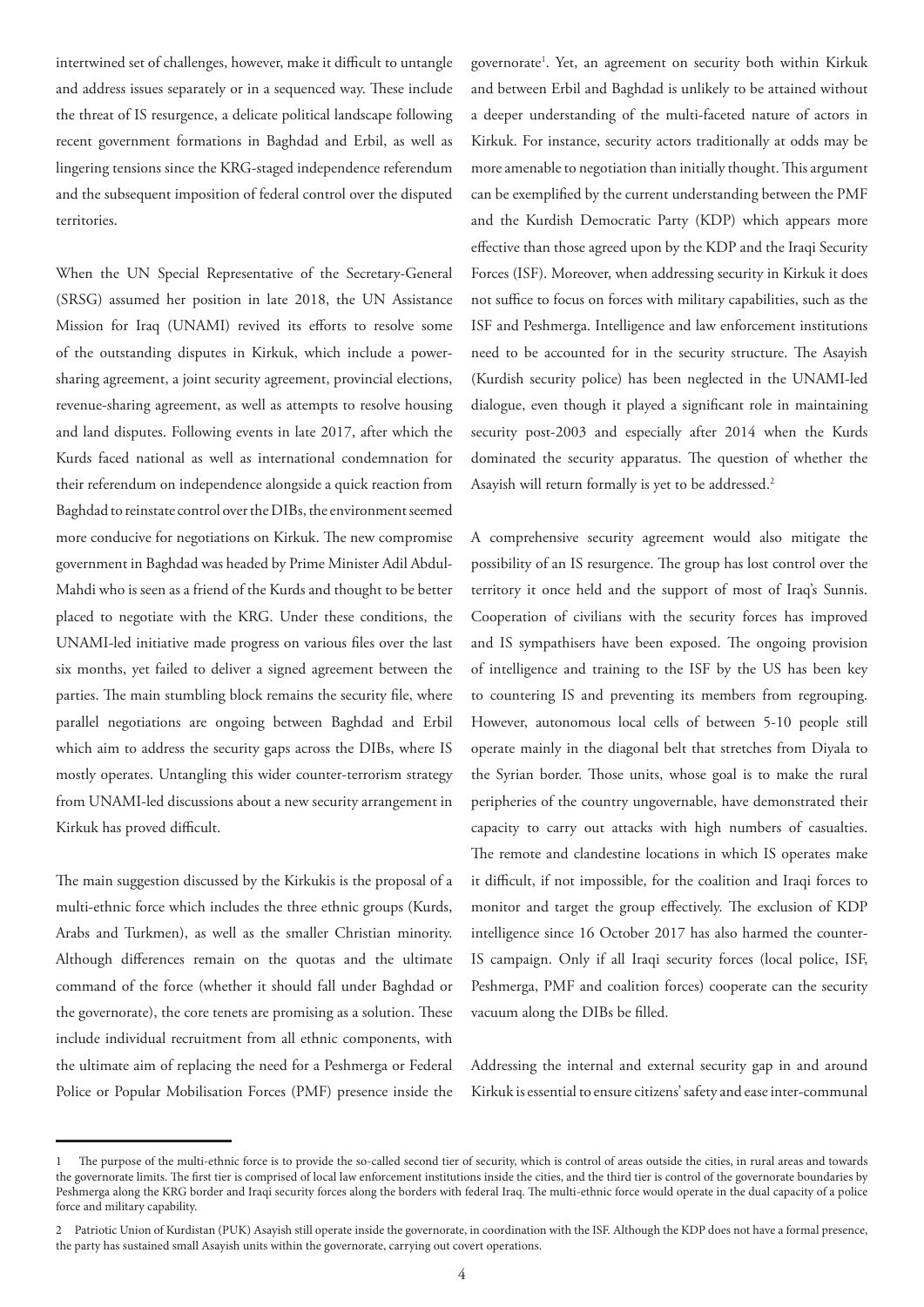tensions, but will not resolve the dispute over Kirkuk. A sustainable agreement on revenue-sharing, including resolving current differences over oil resources between the KRG and Baghdad, is an important stepping stone to resolve the status of Kirkuk. For Erbil, the oilfields would provide the KRG with an economic basis for an independent state, which Baghdad is unlikely to agree to at any point in the future. These visions are irreconcilable, and the longer Kirkuk is left without a clear governance structure, the longer tensions will persist and flare up at politically sensitive junctures. Currently, both sides are attaching greater importance to making immediate gains. The Prime Minister's acceptance of the KRG's failure to commit the agreed-upon amount of oil exports to the State Organisation for Marketing of Oil (SOMO) in exchange for government salaries, is enough to satisfy immediate needs and thereby delay discussion on revenue-sharing beyond the annual budgets.

Beyond operational issues on security or dialogue mechanisms, it is crucial to reflect on who the negotiating actors are. Relying on political parties, rather than institutions, is causing continuous deadlock in negotiations due to the incompatible interests of the various parties. This requires a thorough conflict analysis with a bird's-eye view as well as granular knowledge of local dynamics in order to understand the complicated web of relations between actors. Often, parties are mistakenly perceived as either sworn enemies or unified interest groups. For instance, framing all PMF groups as proxies of Iran obscures the fact that local PMF-affiliated groups have been amenable to holding talks with coalition forces. Whilst at the other end of the spectrum, the relationship between Kurdish groups, namely the KDP and the PUK, has deteriorated as a result of the independence referendum in October 2017. Similarly, the Turkmens tend to present themselves as a unified group when a more thorough assessment reveals differences between the factions supported by Turkey and those aligned with Iran.

Regional actors such as Iran and Turkey, and international actors such as the US, can equally play a key role as facilitators of comprehensive agreements, or act as spoilers. Turkey, for instance, has been supportive of current efforts to attain a longterm understanding but its focus on neutralising the Kurdistan Workers' Party (PKK) might prevent Ankara from becoming a constructive force in Kirkuk. The US could play a positive role in confidence-building between Erbil and Baghdad but, in line with its tactical moves against Iran, might instead hinder ongoing efforts to constructively engage the PMF on its presence in Kirkuk. In turn, Washington's reluctance to engage with the PMF makes it difficult for NATO to negotiate any agreement with these groups, despite the readiness of some member states to open a conversation. European countries such as Germany and Italy are pushing for dialogue with the PMF, which could make the EU a suitable mediator along with the UN. Whoever takes on the role of mediator would have to ensure that they are engaging the right actors, which entails striking a balance between decision-makers of various communities that are able to deliver and act on agreements, and implementing institutions that are not beholden to potential manipulation of the same decision-makers.

While high-level agreements are necessary, their importance should also not be overstated, particularly as a replacement for other forms of agreements. Beyond the strategic interests of major actors, other factors like community attachments can have a positive impact. Under these current circumstances, national and international efforts are unlikely to succeed. On top of these concerns, those tracks do not necessarily reflect local dynamics. There is a strong demand at the local level to address issues that seem to have faded into the background at the high political level, namely the return of internally displaced persons (IDPs), justice mechanisms, accountability and reconciliation following the war on IS. Discussions between tribes on how to tackle IS crimes and attempts to bring together community and security actors are ongoing but lack implementation, partly due to insufficient support at the governmental and international levels. This is something that the international community can advocate for at the national level without entailing a high political price for national actors.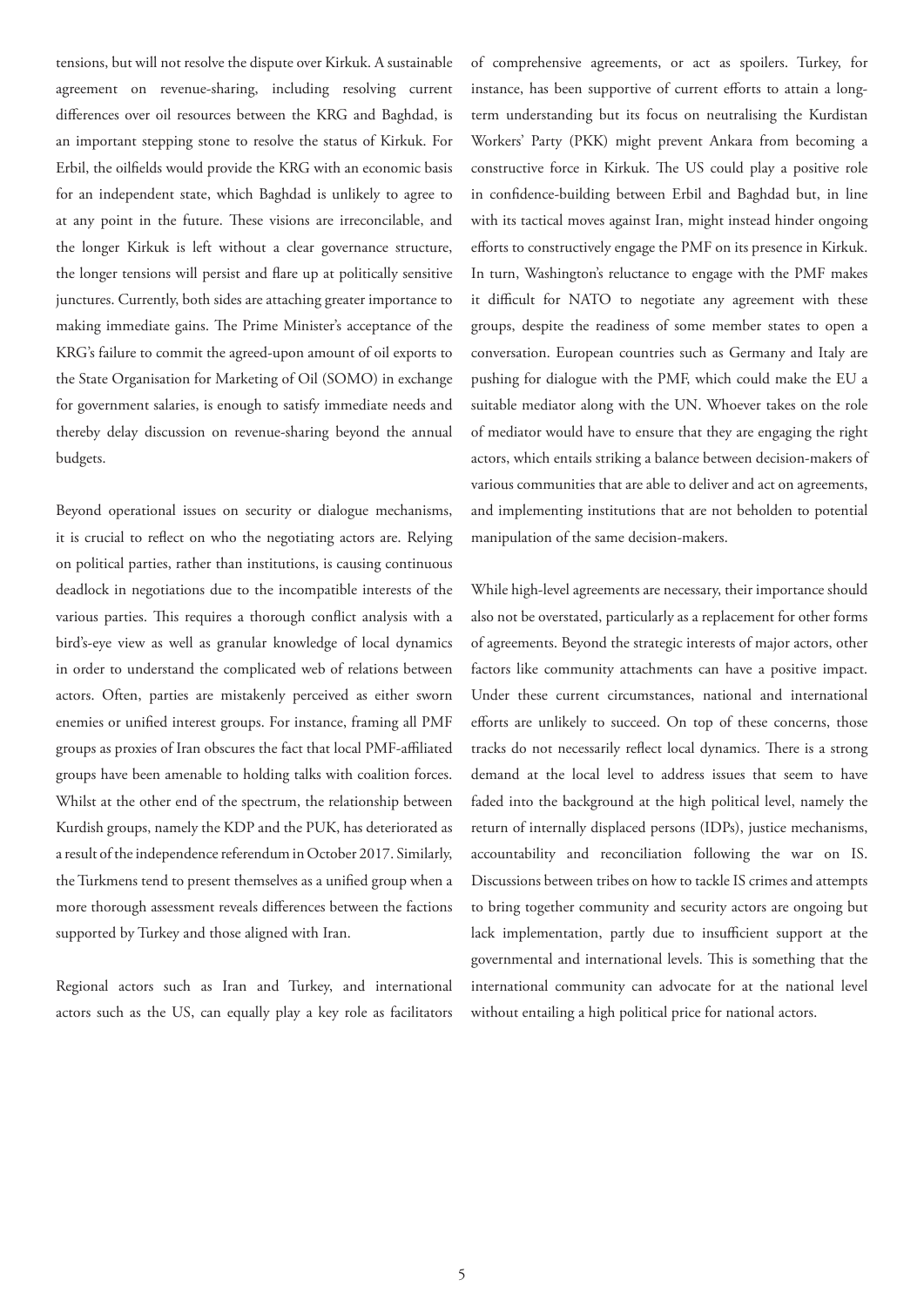#### THE CASE OF SINJAR

Sinjar is one of the disputed districts of Ninewa governorate. In comparison to Kirkuk, it was long a forgotten corner of the country, and much less contentious due to the relative absence of natural resources. Sinjar came into the spotlight when it became a scene of mass atrocities committed by the Islamic State (IS) in the summer of 2014, which led to mass displacement and violence bordering genocidal proportions. The conflict is multi-layered; on one level the local dynamics were altered after 2014; second, tensions increased between Baghdad and Erbil over the area; and third, both Turkey and Iran have active proxies on the ground. The main sources of tensions are the lack of functioning governance institutions, a security stalemate, displacement of the local population and accountability issues related to IS crimes.

The absence of governing institutions is a consequence of competing security actors on the ground. The election of a new mayor was, for example, impeded due to disagreements between communities loyal to different factions in Baghdad or Erbil. One of the main challenges for the upcoming provincial elections in April 2020 is the displacement of the majority Yazidi community, as well as Arab tribes – mainly those who sided with IS. There have been numerous dialogues between the Kurdistan Regional Government (KRG) and Baghdad on the lack of provincial authority in Sinjar. The latest one was in December 2018 led by Nadia Murad, Nobel Peace Prize winner and Sinjari activist for the rights of the Yazidi people. The initiative and efforts were backed by the Iraqi President, but no agreement materialised. At the height of the crisis, Yazidis sought support in Baghdad by suggesting that they have advisers in the government. However, then Prime Minister Haider al-Abadi assessed Sinjar in a similar way to Mosul, focusing on a Sunni return, while neglecting the plight of the Yazidi community. Frustrated with Baghdad and Erbil alike, many Yazidis turned to the PMF for protection.

The security situation was significantly altered after the IS onslaught. After the retreat of the KDP Peshmerga in June 2014, it took nearly three years until the district was completely recaptured. The liberation campaign of Ninewa as a whole brought a multitude of new security actors<sup>3</sup>. During the war on IS, the PKK and affiliated groups, such as the YPG (People's Protection Units), came

to the rescue of the Yazidis and established a permanent presence, which also strengthened the YBS (Sinjar Resistance Units), a local offshoot of the PKK. The PKK has also been successful at engaging youth, thereby expanding its influence beyond military activities. Later, the military operation brought Peshmerga from the north, as well as the Iraqi Army, Federal Police and various PMFs to the area. Although the KDP Peshmerga were not allowed to resume their old positions, they do control the border to Duhok. Sinjar town and its environs are now in the hands of various militia factions affiliated either with Iraqi PMFs or the PKK.

The entrenched presence of the PKK has also led to increased military activity of the Turkish government, mainly through airstrikes but also through targeted covert operations on the ground. For Turkey, YBS is seen as an extension of the YPG and thereby the PKK in Iraq. On the battlefield, Turkey is gaining momentum and the casualty ratio has doubled in their favour in the past four years: for every one Turkish death there are now four PKK deaths. The Iraqi government has also used its support to the YBS as a bargaining chip with Turkey. At the same time, the main Kurdish actor in the area, the KDP, prefers to maintain the *status quo* rather than insist on the withdrawal of paramilitary groups from Sinjar, in order to sustain its close relation with the Turkish government. The same can be said for its relationship with Iran, and its proxies in the PMFs. Since the backlash of the independence referendum, the KDP has improved its connection with Iran and sought to tacitly support Iranian proxies in strategic places. Sinjar is one such place, in comparison to Kirkuk, where the KDP is much more vocal in advocating for PMF withdrawal.

The Baghdad government has been slow in dealing with Sinjar. There is no agreement on how to move paramilitaries from the region, as the current configuration somehow provides a balance, although fragile, between competing actors. However, the absence of a local agreement on the political and security front has created an alarming source of instability on the social level. Mediation efforts have been attempted, but often focusing too much on armed actors, and political positioning, rather than community needs. The Yazidi community considers any deal including paramilitary groups illegitimate, as it would risk granting Shia

<sup>3</sup> There is also another significant local Yazidi militia led by Hayder Shesho, the Yezidi Protection Force (HPE), considered a rival to the YBS, which at times has sought protection by the KRG and at times from PMFs. In 2015, its members received salaries from the federal government.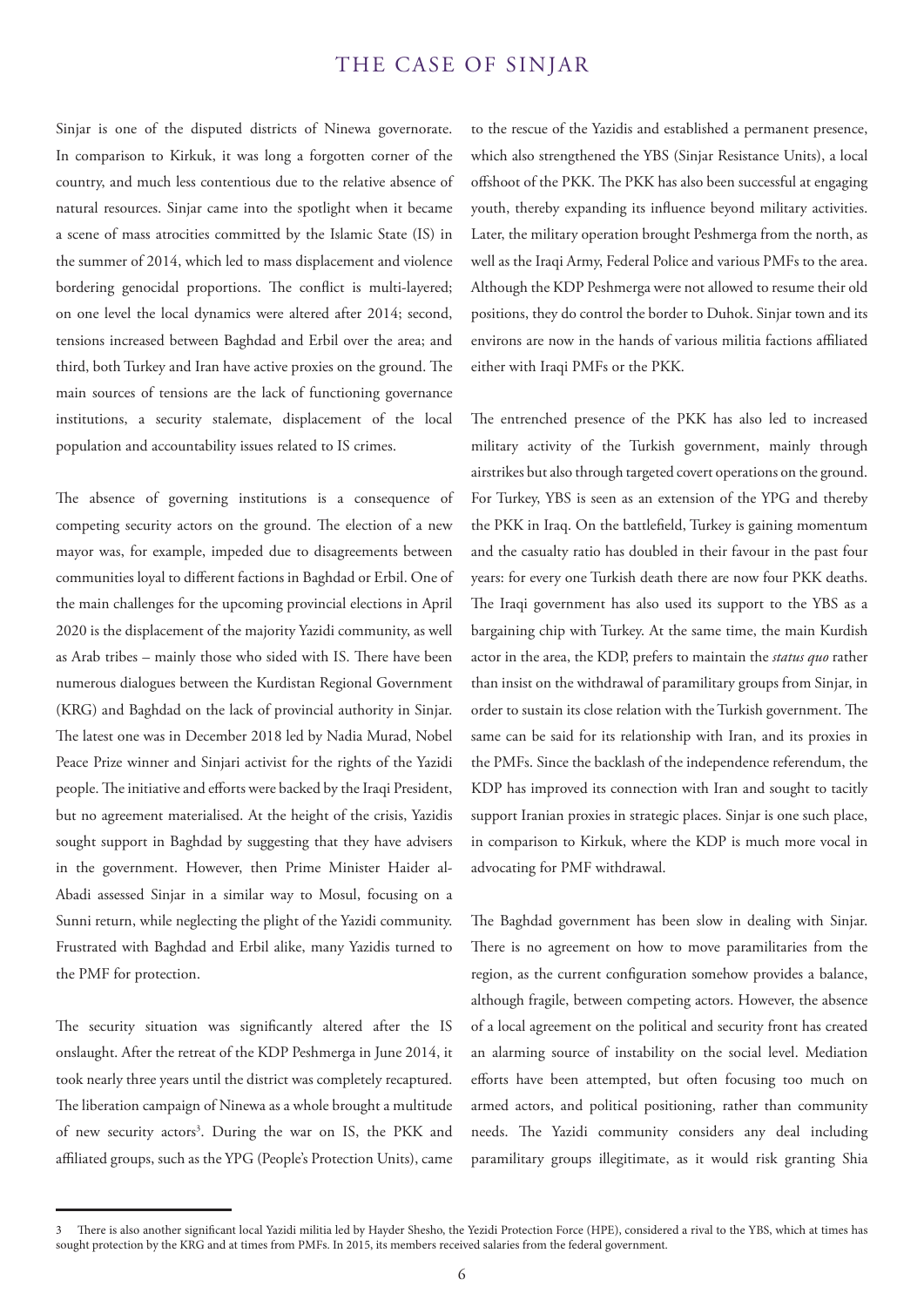parties a strong position in the upcoming provincial elections. The current proliferation of international organisations on the ground and the lack of effective engagement from Baghdad contributed to a fatigue among the Yazidis who have now adopted a more rigid stance in the negotiations.

Moreover, the return of displaced Sinjaris – Yazidis and Arabs alike – has been heavily restricted. Yazidi families are permitted to visit but have to request prior approval from the KRG. The KRG has imposed restrictions on the movement of goods, which would enable Yazidis to rebuild their property, due to the presence of the PKK in Sinjar. Some suggest the KDP is intentionally limiting the return of Yazidis as it generates income from the presence of internally displaced Yazidis in Duhok, and the KDP also wants to keep voters there. Whilst the movement of Yazidis in and out of Sinjar is limited, for Sunnis Arabs, there is very little possibility of currently returning to Sinjar. Sunnis are being completely blocked from entering Sinjar as a result of accusations that they and/or their relatives are affiliates of IS.

It is unsurprising that the discrimination between Sinjar's different ethnic groups has resulted in the issue becoming closely tied to discussions around accountability and reconciliation. One of the main outcomes of the discussion was that the grievances of all communities need to be addressed in an inclusive and fair way, without marginalising any of the components. This is where tensions between the ideas of reconciliation and accountability manifest most clearly. Whilst Sunni Arabs want to work towards reconciliation, the Yazidis want accountability, meaning prosecutions for IS crimes and acknowledgement from families of IS members. Although there have been prosecutions of IS members in Iraq, this continues to be based on membership alone, and does not relate to specific crimes committed. It is questionable if this practice will change, nevertheless there are efforts to encourage Iraq to enact legislation on genocide and other crimes committed by IS. However, for now, the only possible avenue for the prosecution of specific crimes seems to rest with the United Nations Investigative Team to Promote Accountability for Crimes Committed by Da'esh/ ISIL (UNITAD). UNITAD is investigating the crimes committed against the Yazidi community in Sinjar and assisting the Iraqi government with its investigations. Therefore, with UNITAD's assistance, the Iraqi government may be able to establish individual responsibility for IS crimes committed in Sinjar.

In terms of reconciliation, there may be other forms of reparation and recognition that would be acceptable to the Yazidi population.

One suggestion was the mechanism of tabriya, also used in Anbar and parts of Ninewa, whereby displaced Sunni Arabs would be allowed to return if they acknowledge the crimes committed by a relative affiliated with IS, via public apology or registering official crim *tabriya* inal complaints against the relative. However, there is a danger of this leading to retributive arrests, guilt by association, arbitrary judgements or even false testimony in order to be able to return. Moreover, *tabriya* is more likely to work in cases of missing or deceased but not for those who remain in custody. Overall there was heavy criticism of the Iraqi government's reconciliation initiative on Sinjar which, with the exception of the memorial in Kojo, has been lacking genuine engagement.

After 2015, there was a positive shift in the Yazidi leadership and community, who are calling for institutional, administrative and security reforms and want to ensure their position is protected, independent of Baghdad or Erbil. The community wants to be a stronger decision maker in its own future. Any negotiation should take this positive element into account. In parallel, Yazidi civic engagement intensified, including instances of the community openly criticising its spiritual leadership. It is important to include them in the dialogue to create social peace and justice with the Arab communities.

Another complication for nationwide reconciliation work, which also affects Sinjar, was that the new head of the so-called peace and co-existence committee in Baghdad (previously national reconciliation committee) cancelled all MoUs with NGOs working in this field in early 2019. One reason stated was that there had been too many organisations which lacked coordination as well as conflict between them over who was doing what, with various initiatives sometimes contradicting each other. Only in recent months was there a realisation that this was a counterproductive approach to the international community's ability to maintain its work. The lack of a systematic plan for justice and reconciliation, coupled with an absence of governance structures has created a gap where communities seek to mediate their precarious situation by relying on proxy actors. However, a few practical steps can be taken to reverse this situation.

While it is difficult for the government to enforce the withdrawal of external armed actors and their proxies, there are common grievances that can be addressed, for example, by a comprehensive compensation scheme. A transitional justice framework can also be developed even without a new security arrangement. And in places where there is more acceptance of external actors ceding control,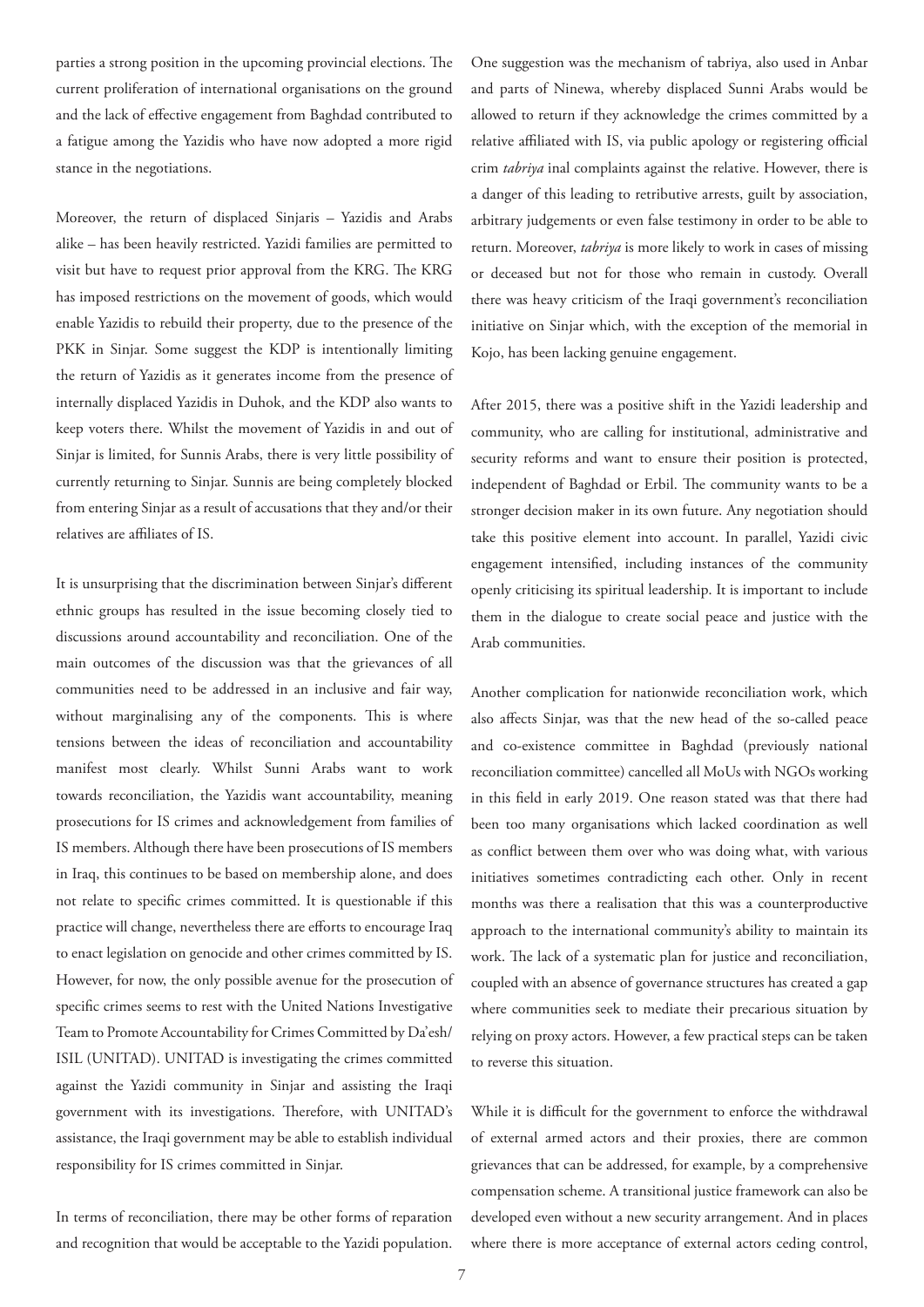local forces can be deployed. An interim governance structure in Sinjar can be implemented until provincial elections are held to work with international organisations. At the national level, there are also judicial reforms underway that can be utilised further. For example, the High Judicial Council is drafting a law on genocide crimes that will be considered by the House of Representatives.

Questions over which courts will prosecute these crimes and whether Article 4 (terrorism law) suspects can be added to this need to be addressed. All of these potential measures need to be driven by Baghdad. Thus, a concerted advocacy effort of the international community towards the government is required.

### GOVERNANCE IN NORTHERN SYRIA

In comparison to the case of Kurdish governance in Iraq, the experience in Syria is more recent and followed as a result of the Arab Spring in 2011, after which the country descended into a civil war. Previously, the area known as Rojava<sup>4</sup> was less of a demarcated territory and rather conceptually used to refer to the quest for Kurdish collective identity northern Syria. However, since 2011 it has been defined to constitute three self-administered cantons of Afrin, Kobane and Cezire, spanning from the eastern border with Iraq to the northwestern border with Turkey. Having faced the institutionalised discrimination of the Assad regime for decades, the Kurds in Syria saw a similar opportunity to their Iraqi counterparts to establish a more legalised form of autonomy following the war. This process has however been ridden by internal divides and external interference.

The expansion of Kurdish governance structures in Syria was enabled as Syrian Kurds emerged at the forefront of battles against IS, gaining them significant support from the US despite tensions with the regime and Turkey. However, ideological and strategic divisions emerged early on between the Kurdish Syrian political movements. This is mainly manifested in the more pragmatic approach of the Democratic Union Party (PYD)<sup>5</sup>, a close affiliate of the PKK, which at times has sought to work with the regime in order to secure a higher degree of autonomy in the future. On the other end of the spectrum is the Kurdish National Council (KNC), which was formed in 2011 in opposition to the Assad regime and

formed part of the greater Syrian opposition. However, the PYD came to dominate the Kurdish political scene at the expense of the KNC and other Kurdish parties. The PYD ascended to become the dominant force both politically and military as it gained legitimacy through its success fighting IS, while establishing a selfstyled governance structure across areas over which it took control. Although its military wing, the People's Protection Units (YPG) is a part of the mixed Syrian Democratic Forces (SDF), it became the force most relied on by the US, expanding its territory far beyond traditionally Kurdish areas, including into Raqqa and Deir Ez-Zor, something that has created great strain on the self-administration.

However, the greatest challenge to Kurdish autonomy in Syria is neither internal divisions nor tensions with the regime but perhaps first and foremost conflict with Turkey, which considers the ascendancy of the PYD as an expansion of the PKK into Syria. Regarding the PKK as a terrorist organisation, the Turkish government is deeply involved in Syria to quell any establishment of PKK-affiliated governance. This was proved with the military intervention in Afrin in 2018, and most recently with the Turkish incursion across northern Syria following US withdrawal in early October 2019. The repercussions of this are yet to be evaluated and warrant further study, both in terms of the prospects for governance but also in terms of preventing IS resurgence. The case of Afrin serves however as the first example of the challenges for a coherent area for Kurdish self-governance in Syria.

<sup>4</sup> Rojava refers to the western part of greater Kurdistan which spans over Iran, Iraq, Syria and Turkey.

<sup>5</sup> The PYD was created already in 2003 and considers Abdullah Öcalan its ideological leader.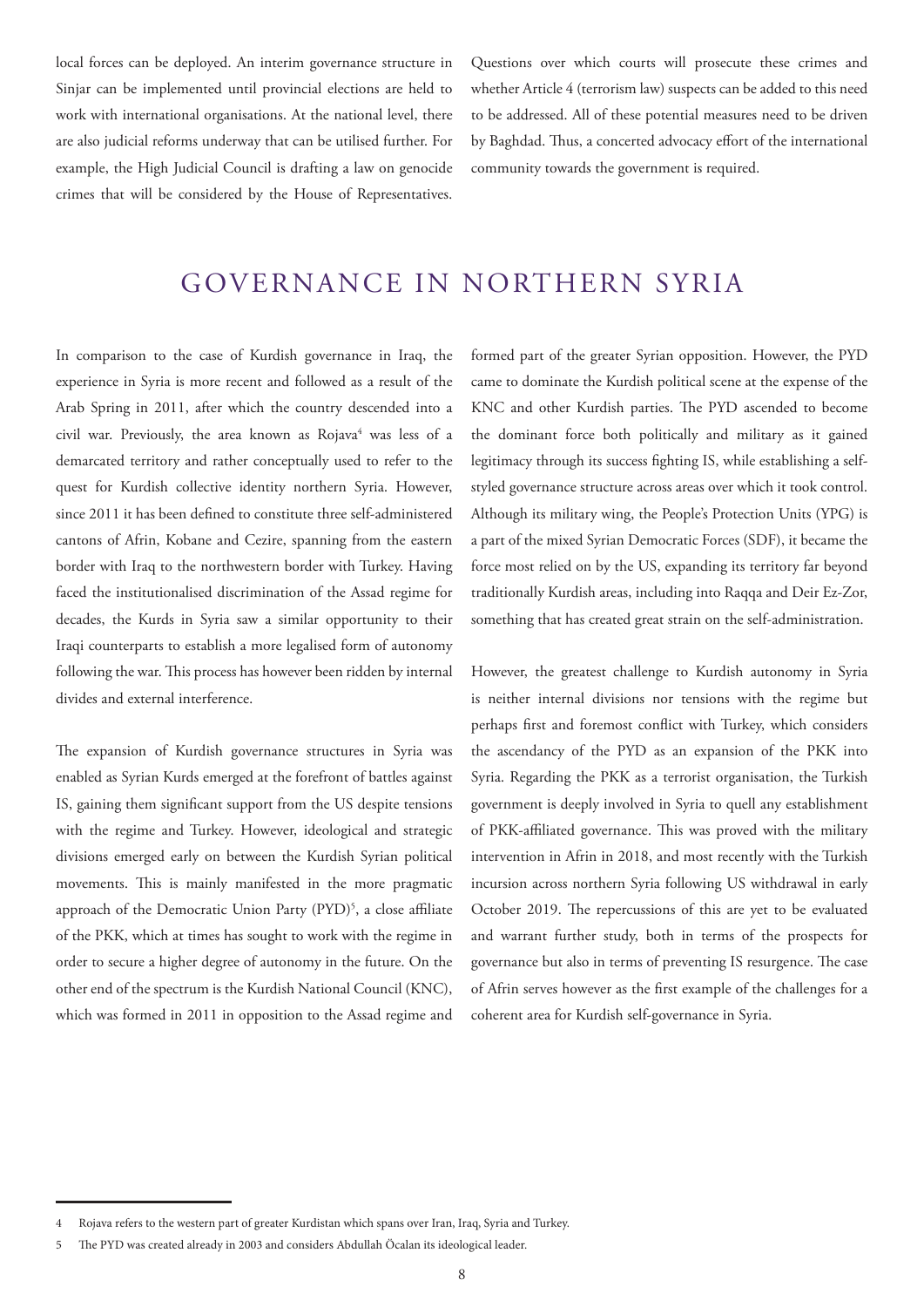#### THE CASE OF AFRIN

Afrin district is located in the northwest part of Syria with seven subdistricts and had a total population of around 175,000 people prior to the uprising in 2011. This number doubled after the fighting intensified in other nearby cities. However, after the withdrawal of the security forces and the Assad regime's army in the summer of 2012, the YPG, which has links to the PKK, took charge of security and governance provisions. This was the case until January 2018 when the Turkish government intervened militarily to oust the group from the district under the reasoning of national security concerns. *Operation Olive Branch*, which lasted for just over two months, resulted in the expulsion of the YPG and the displacement of more than 200,000 people. The behaviour of Turkey's proxy armed groups of looting and the destruction of property and cultural symbols has caused resentment of the groups by the local population.

*Operation Olive Branch* came after the YPG had defeated the Free Syrian Army (FSA) groups in the neighbouring Arab city of Tel Rifaat in February 2016, which resulted in the displacement of the local population. The developments in Afrin, moreover, coincided with the military campaign by Russia and Assad's regime forces in Ghouta, east of Damascus. In March 2018, the escalation resulted in bussing more than 50,000 people to the north, with the majority of them settling in Afrin by the end of April 2018. Since then, the Kurdish population has become sensitive to the demographic shift in the city, with allegations of deliberate campaigns to Arabise and Turkify the city, and obliterate Kurdish heritage. Examples given to support these allegations include signs and billboards being changed to Arabic, extensions of Turkish institutions such as the national post which has branches in Afrin and Jarablus, changes to the school curriculum, and the destruction of Kurdish symbols like Kawa the Blacksmith, a statue erected at the centre of Afrin.

The YPG forces did not show resistance to the Turkish military operation and there were barely any confrontations in the outskirts of Afrin. The YPG withdrew from the city while Turkish-affiliated groups were advancing into the city. Nevertheless, the Kurdish leadership is affected by the loss of Afrin as they attach high emotional value to the city. They have sought to make Afrin a part of negotiations between Turkey and the US, but Turkey demanded that Afrin be detached from any agreement on northern Syria. The YPG has realised that the US is not a reliable ally when it comes to Afrin and, as a result, they have resorted to increasing their insurgency under the slogan *Olive Wrath*. Attacks in Afrin by means of IEDs and hit-and-run assaults have intensified to destabilise the city. In August, more than 30 IED detonations were recorded in the city.

One of Afrin's main characteristics is the absence of a single security body or a military structure. A plethora of armed groups are spread across the Afrin district. With the absence of a functioning law enforcement institution, acts of violence, extortion, arbitrary arrests and tax levies are recurrent events facing civilians. Security actors can be categorised into three types: armed groups, the military police, and the civilian police otherwise known as the Free Police. However, the mandates of these different actors are blurred, with no clarity on which files they are responsible for, whether criminal cases, terrorism, surveillance etc. Another complication is the involvement of the Turkish Intelligence which in its operational role has a different vision compared to that of the Ministry of Foreign Affairs (MFA), which is more conservative in its outlook. The MFA is disconnected not only from the ground, but also from the decision-making of President who has limited the influence of the ministry to shape foreign policy on Syria.

Al-Shamia front, which includes hard-line elements, is one Turkey's main allies in Afrin. Other smaller groups include Shuhada al-Sharqiya, a splinter group of Ahrar Sharqiya. Turkey is trying to manage the various groups by integrating them into the military police and enlisting them on their payroll. While Turkey, in theory, is able to bring increased order, there is little incentive to do so. Interestingly, there is also a tension between the armed groups and Turkey. Many armed groups have expressed a dissatisfaction with operating in areas far away from their own. Some have requested to move to originally Arab areas such as Tal Rifaat and Manbij, but Turkey has so far not been responsive. Armed groups have lately also softened their position from previous outright rejection of the Assad regime and any dialogue with it. For Turkey, future military operations and displacement pose a challenge. IDP camps in Azzaz and Jarablus are running out of space. Any displacement from Idlib will be directed to Afrin. To date, thousands of families from Eastern Ghouta, North Hama and South Idlib have settled in the district.